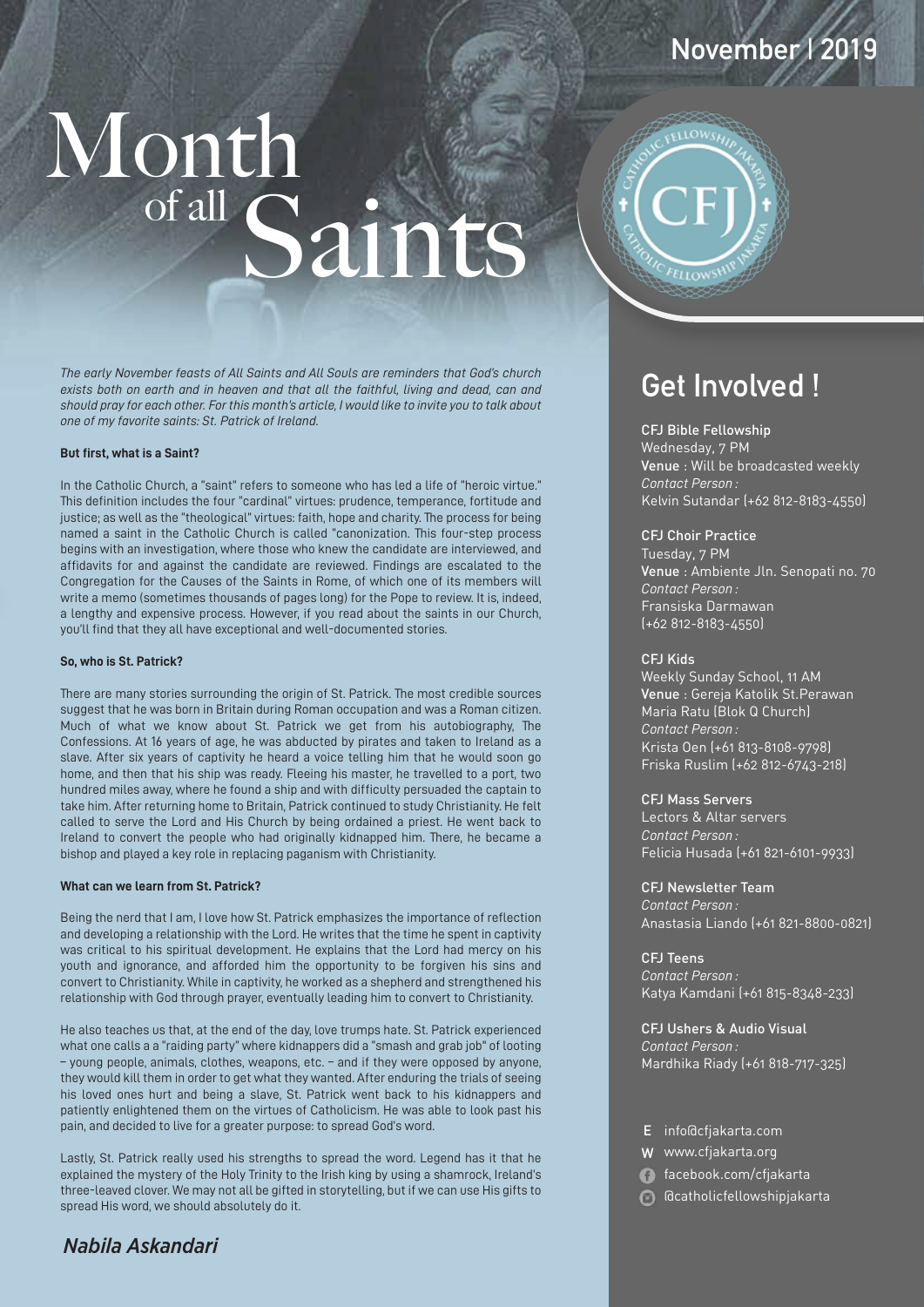# Bible Fellowship

Series Recap

Integrating personality theory into bible fellowship series certainly brought new viewpoint to the whole idea of knowing Jesus. While personally I am a big fan of the Myers Briggs Type Indicator (MBTI), I am fascinated by the idea of Jesus, being fully God and man having a certain personality. True, Jesus is the perfect man, and cannot be fully explained or contained into a single personality type. However, during the MBTI series, we learned how Jesus utilized different cognitive functions (according to the MBTI theory) in different situations during his ministry. We figured out that there were times when He would do things not in line with his (supposed) personality. In my opinion, this sets a very good example on how we must be able to adjust and deal with things differently when time calls for it.

This is especially true during ministry, or in my case, bible fellowship. In bible fellowship, we are exposed to different types of people. If you are serving as speaker or small group leaders, you will soon learn that people have different ways to reach the same conclusion, some will need more encouragement before they will share, or even the different line of thinking required to convey your points to different people. In my opinion, knowing that Jesus can do this during his ministry while still being true to who He was gives me a lot of encouragement. Of course, knowing your groups' supposed type during discussions also shed more light on who they are and how best to serve them.

I also learned about myself and how my preferred mode of doing things and growing in faith may not be the same for different people. It gave me a lot more appreciation on how we can complement each other in a community and grow in this faith journey together.

*"Now you are Christ's body, and individually parts of it."*  **1 Corinthians 12 : 27**



*CFJ Bible Fellowship Leader Alvin Angelo*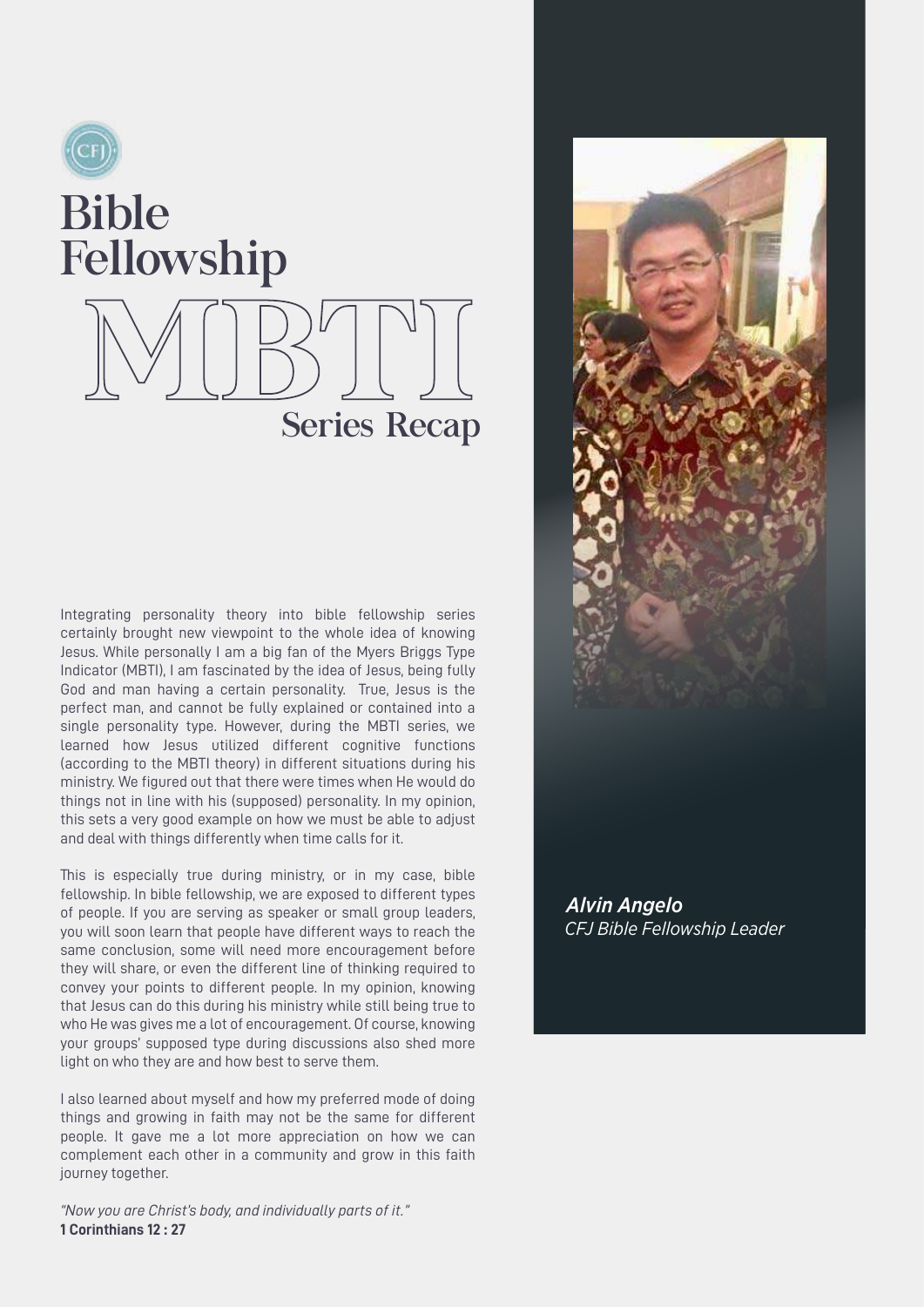## *Dear Daddy D,*

How can I become a Saint? I want to start building my resume early so I can be sure I'm gonna be made a Saint in the future.

- Holly One

#### Got any questions ? info@cfjakarta.com Email Daddy at

## *Dear Holly,*

First and foremost, you have to die first. I'm not kidding, for in the Catholic Chuch, saints are they who are united with God in heaven. There are two kind of saints in the Catholic church – Saints with a capital S are those holy persons who has in the past lived highly exemplary holy lives, in many cases suffering in the name of Christ, and created miracles. The saints with lower case s, as in the communion of saints in our Creed, are those who has passed away in the good graces of God, and now united with Him in heaven (this would probably include many of our relatives who have passed away, and hopefully also us when we have passed on). The saints, in short, are our brothers and sisters in Christ who has preceded us in joining the Father in heaven, who are both examples for us to follow as well as those who would help pray for us to the Father.

So, as to how to become one, we can most likely be saints if we live a life in line with God's teachings and expectations of us, up until the moment we pass away and we become united with God in heaven. Becoming a capital S Saint requires us to be blessed with the gift of suffering in the name of Christ, while becoming a gift for others through making miracles. This is not something that we can try to achieve by our own efforts, but only received through the Grace of God. Aspire to become a saint, and who knows, maybe God will make you a Saint.

# CROSSWORD puzzle

# Across

- 2. A saint that is symbolized by a shell
- 6. All saints day
- 7. Originally called Simon
- 8. Worshipped for her values of celibacy,
- motherhood, marriage & spiritual motherhood. 9. The origin of dressing up for Halloween

### Down

- 1. Hound of The Lord
- 3. The first person to see the Christ resurrection
- 4. All Hallows Eve
- 5. Doing the missionaries of charity for over 45 years